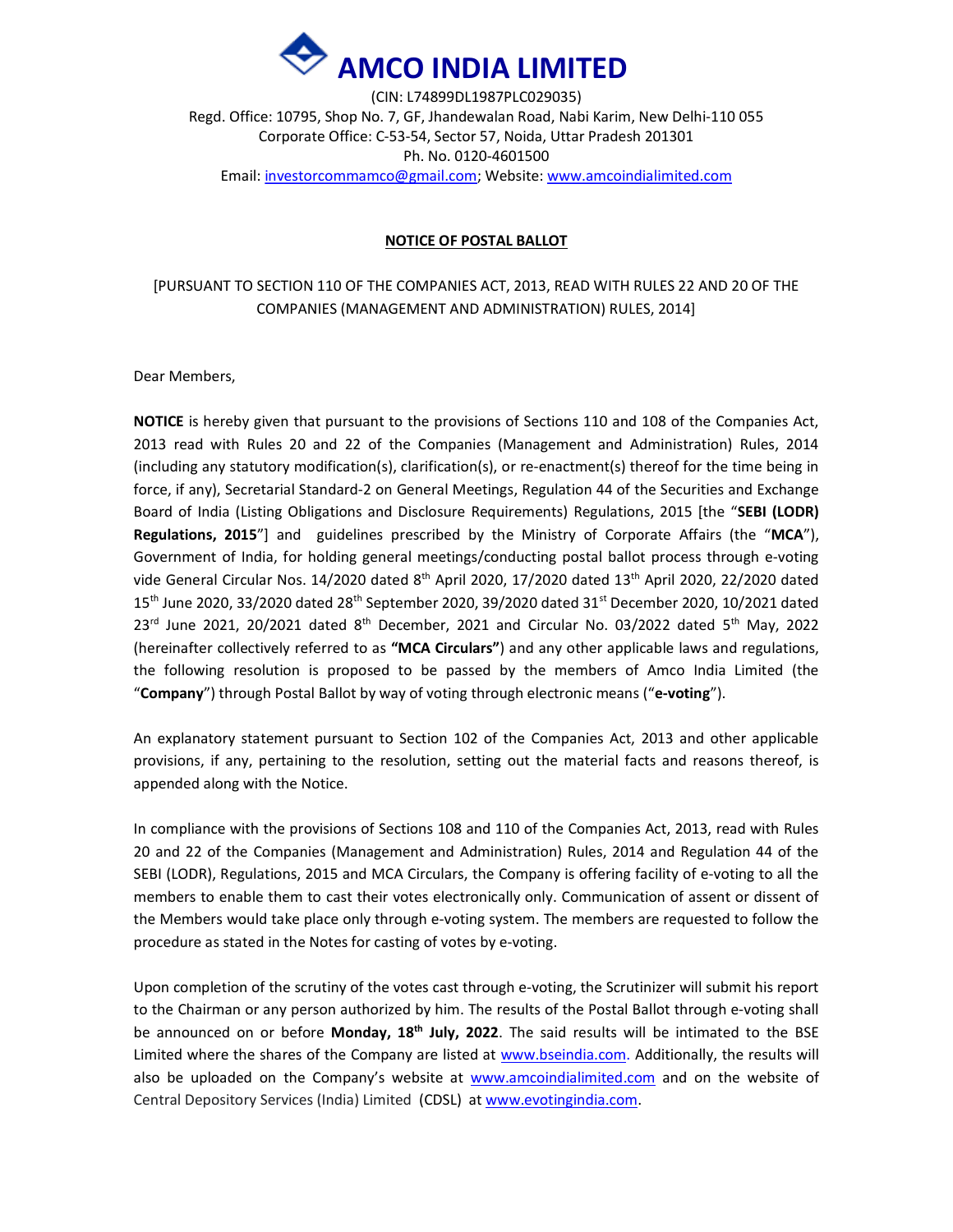#### RESOLUTION:

#### Appointment of Mr. Naseem Ahmad as an Independent Director

To consider and, if thought fit, to pass, the following resolution as Special Resolution:

"RESOLVED THAT Mr. Naseem Ahmad (DIN: 07727154), who was appointed as an Additional Director of the Company pursuant to Section 161 of the Companies Act, 2013 readwith the Articles of Association of the Company, with effect from 20<sup>th</sup> April, 2022, by the Board of Directors, based on the recommendation of the Nomination and Remuneration Committee, and who holds office subject to the approval of members in terms of Securities and Exchange Board of India (Listing Obligations and Disclosure Requirements) Regulations, 2015 and in respect of whom the Company has received a notice in writing under Section 160(1) of the Companies Act, 2013 proposing his candidature for the office of Director, be and is hereby appointed as a Director of the Company."

"RESOLVED FURTHER THAT pursuant to the provisions of Sections 149, 150, 152 and other applicable provisions, if any, of the Companies Act, 2013 read with Schedule IV to the Companies Act, 2013, the Companies (Appointment and Qualification of Directors) Rules, 2014, and Regulation 17 and other applicable regulations of the SEBI (Listing Obligations and Disclosure Requirements) Regulations, 2015, (including any statutory modification(s) or re-enactment(s) thereof for the time being in force, if any ), the appointment of Mr. Naseem Ahmad, who has submitted a declaration that he meets the criteria for independence as provided under Section 149(6) of the Companies Act, 2013 and Regulation 16(1)(b) of SEBI (Listing Obligations and Disclosure Requirements) Regulations, 2015 and who is eligible for appointment, as an Independent Director of the Company, not liable to retire by rotation, for a term with effect from 20<sup>th</sup> April, 2022 to 19<sup>th</sup> December, 2026, be and is hereby approved."

For Amco India Limited

|                   | $sd/$ -                                 |
|-------------------|-----------------------------------------|
| Place: Noida, U.P | Surender Kumar Gupta                    |
| Date: 07.06.2022  | <b>Chairman &amp; Managing Director</b> |
|                   | DIN: 00026609                           |
|                   | Address: C-53-54, Sector 57,            |
|                   | Noida, U.P-201301                       |

#### NOTES:

- 1. The relative Explanatory Statement pursuant to Section 102 of the Companies Act, 2013 stating material facts and reasons for the proposed resolution is annexed hereto.
- 2. In terms of the General Circular Nos.  $14/2020$  dated  $8<sup>th</sup>$  April 2020,  $17/2020$  dated  $13<sup>th</sup>$  April 2020, 22/2020 dated  $15<sup>th</sup>$  June 2020, 33/2020 dated 28<sup>th</sup> September 2020, 39/2020 dated 31<sup>st</sup> December 2020, 10/2021 dated 23<sup>rd</sup> June 2021, 20/2021 dated 8<sup>th</sup> December, 2021 and Circular No. 03/2022 dated 5th May, 2022 (hereinafter collectively referred to as "MCA Circulars"), this Notice along with the instructions regarding e-voting is being sent only by email to all those members, whose email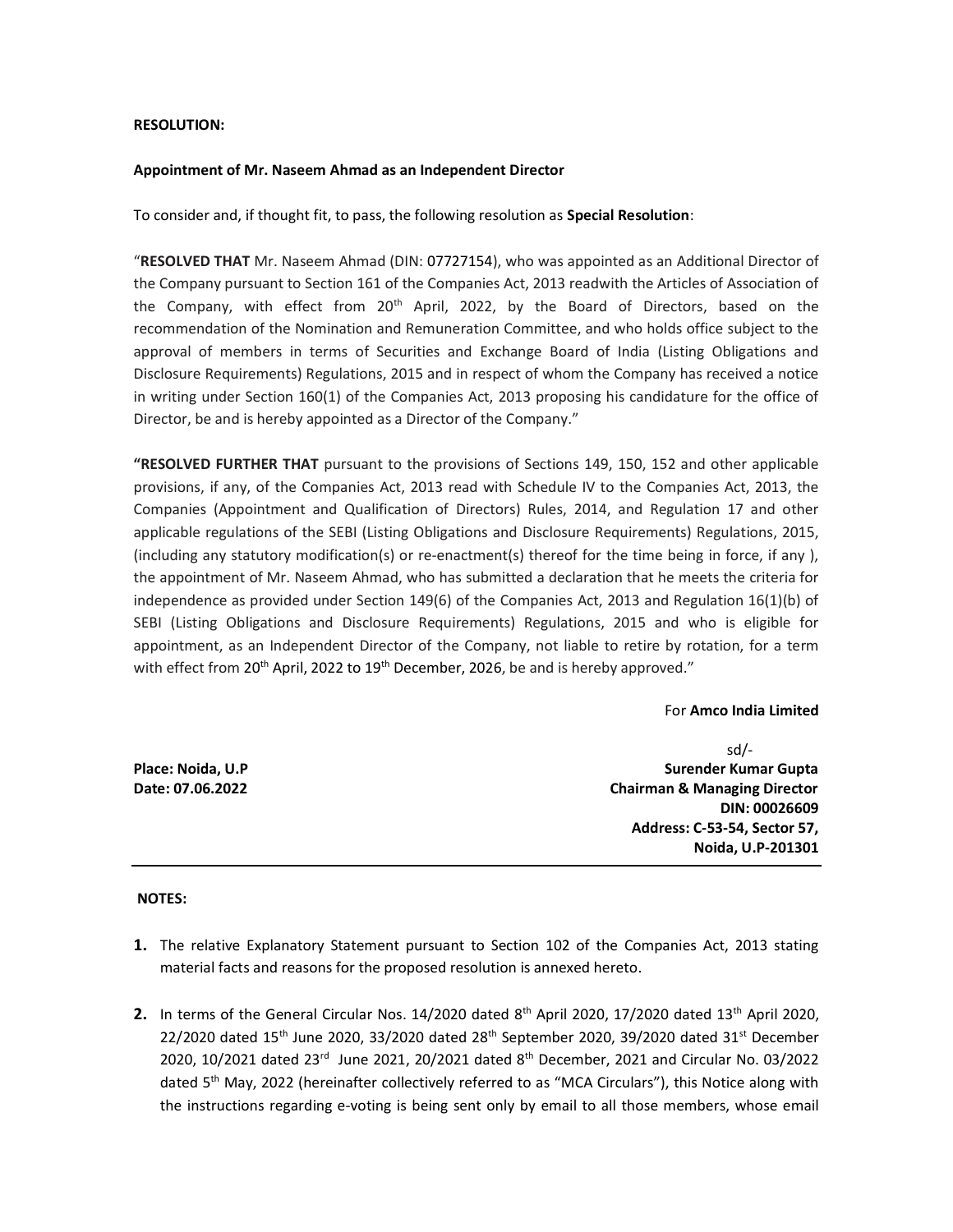addresses are registered with the Company or with the depository(ies) / depository participants and whose names appear in the register of members/list of beneficial owners as on the **Cut-off date i.e.,** Friday, 10<sup>th</sup> June, 2022. Members may note that this Notice will also be available on the Company's website at www.amcoindialimited.com and on the website of Central Depository Services (India) Limited (CDSL) at www.evotingindia.com. All the members of the Company as on the Cut-off date shall be entitled to vote in accordance with the process specified in this notice.

- 3. The Members, whose names appear in the Register of Members / List of Beneficial Owners as on Friday, 10<sup>th</sup> June, 2022, being the cut-off date, are entitled to vote on the Resolution set forth in this Notice. Any person who is not a member on the Cut-off date shall treat this notice for information purpose only. As per the MCA Circulars, physical copy of the Notice, Postal Ballot Form and pre-paid business reply envelope are not being sent to the members for this Postal Ballot.
- 4. The Company hereby requests all its members to register their email addresses, if not yet registered, to promote green initiative and to enable the Company to provide all communications to the members through email.
- 5. The voting rights of Members shall be in proportion to their shares in the Paid-up Equity Share Capital of the Company as on Friday,  $10<sup>th</sup>$  June, 2022, being the cut-off date fixed for the purpose of the Postal Ballot.
- 6. All the material documents referred to in the Explanatory Statement, shall be available for inspection through electronic mode from  $17<sup>th</sup>$  June, 2022 to  $16<sup>th</sup>$  July, 2022, on the basis of the request being sent by the members. The members who wish to inspect the documents are requested to send an email to investorcommamco@gmail.com mentioning their name, Folio no. / Client ID and DP ID, and the documents they wish to inspect, with a self-attested copy of their PAN card attached to the email.
- 7. For receiving copy of postal ballot notice electronically, members who have not yet registered their email addresses are requested to send an email to Company's RTA i.e Beetal Financial & Computer Services Private Limited at investor@beetalfinancial.com by mentioning their Name, Folio No. / DP ID and Client ID.
- 8. In compliance with the provisions of Sections 108 and 110 of the Companies Act, 2013 and Rules 20 and 22 of the Companies (Management and Administration) Rules, 2014, Regulation 44 of the SEBI (LODR) Regulations, 2015, the Company is pleased to provide voting facility by electronic means ("evoting") only to the Members, to enable them to cast their votes electronically. The Company has engaged the services of CDSL to provide e-voting facility to its members.
- 9. A Member cannot exercise his vote by proxy on Postal Ballot.
- 10. Pursuant to Rule 22(5) of the Companies (Management and Administration) Rules, 2014, the Board of Directors of your Company has appointed Mr. Mohit Bajaj (M. No.: A33214) of Mohit Bajaj & Associates, Practicing Company Secretaries, as Scrutinizer to conduct the Postal Ballot process in a fair and transparent manner.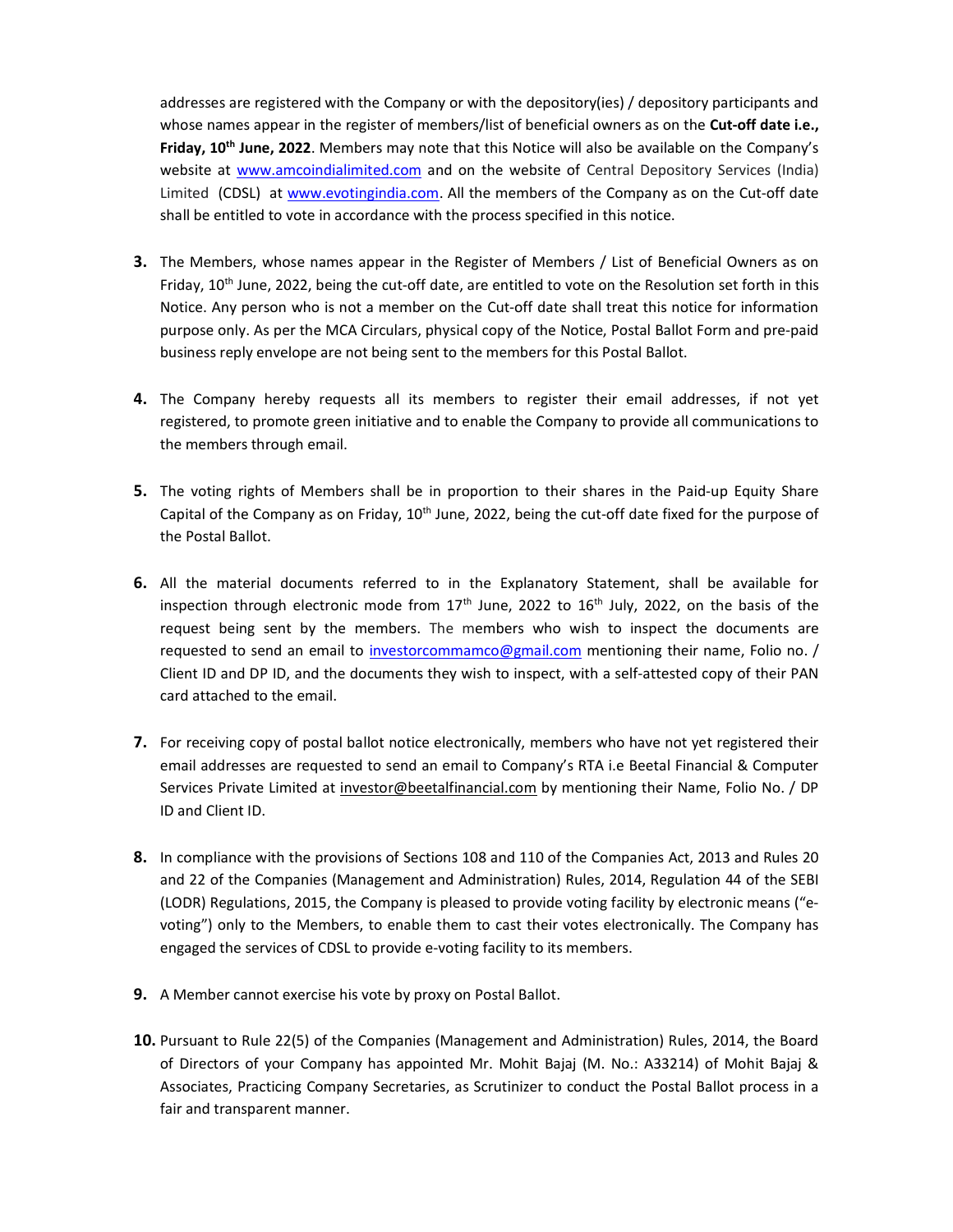- 11. The Resolutions, if passed by requisite majority, will be deemed to be passed on the last date of the voting period i.e. Saturday, 16<sup>th</sup> July, 2022.
- 12. The declared results along with the report of the scrutinizer shall be forwarded to the BSE Limited and will uploaded on the Company's website at www.amcoindialimited.com and on the website of Central Depository Services (India) Limited (CDSL) at www.evotingindia.com.
- 13. The details of the process and manner for e-voting are explained in the Notice.

## (A) The procedure and instructions for remote e-voting:

## INTRUCTIONS OF SHAREHOLDERS FOR E-VOTING ARE AS UNDER:

- (i) The remote e-voting period begins on Friday,  $17<sup>th</sup>$  June, 2022 at 9.00 a.m. (IST) and ends on Saturday,  $16<sup>th</sup>$  July, 2022 at 5.00 p.m. (IST). During this period, the members of the Company holding shares either in physical form or in dematerialized form, as on the cut-off date (record date) i.e **Friday, 10<sup>th</sup> June, 2022** may cast their vote electronically. The e-voting module shall be disabled by CDSL for voting after 05:00 P.M (IST) on  $16<sup>th</sup>$  July, 2022. Once the vote on a resolution is cast by the Member, he/she shall not be allowed to change it subsequently or cast vote again.
- (ii) Pursuant to SEBI Circular No. SEBI/HO/CFD/CMD/CIR/P/2020/242 dated 09.12.2020, under Regulation 44 of Securities and Exchange Board of India (Listing Obligations and Disclosure Requirements) Regulations, 2015, listed entities are required to provide remote e-voting facility to its shareholders, in respect of all shareholders' resolutions. However, it has been observed that the participation by the public non-institutional shareholders/retail shareholders is at a negligible level.

Currently, there are multiple e-voting service providers (ESPs) providing e-voting facility to listed entities in India. This necessitates registration on various ESPs and maintenance of multiple user IDs and passwords by the shareholders.

In order to increase the efficiency of the voting process, pursuant to a public consultation, it has been decided to enable e-voting to all the demat account holders, by way of a single login credential, through their demat accounts/ websites of Depositories/ Depository Participants. Demat account holders would be able to cast their vote without having to register again with the ESPs, thereby, not only facilitating seamless authentication but also enhancing ease and convenience of participating in e-voting process.

(iii) In terms of SEBI circular no. SEBI/HO/CFD/CMD/CIR/P/2020/242 dated December 9, 2020 on e-Voting facility provided by Listed Companies, Individual shareholders holding securities in demat mode are allowed to vote through their demat account maintained with Depositories and Depository Participants. Shareholders are advised to update their mobile number and email Id in their demat accounts in order to access e-Voting facility.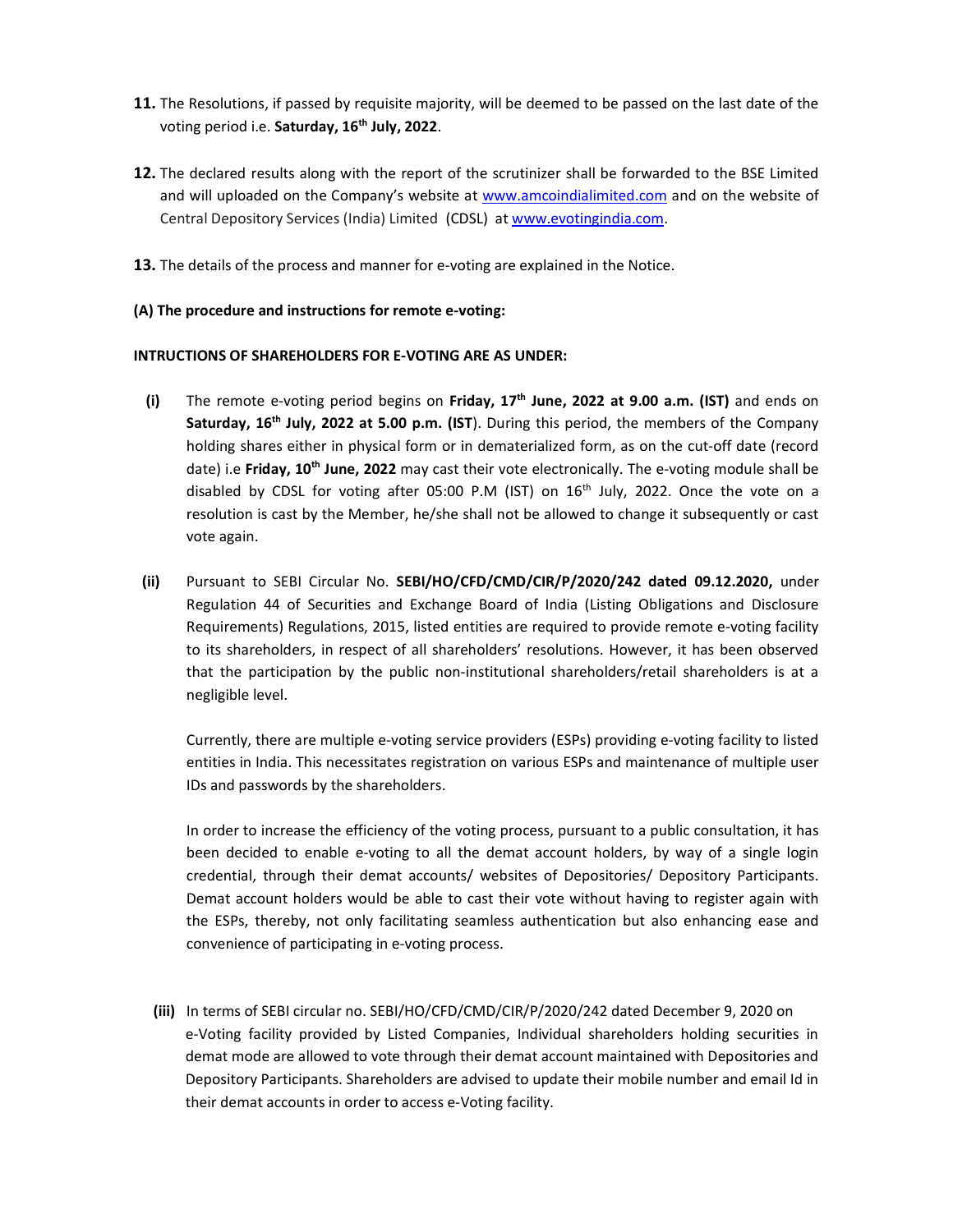Pursuant to abovesaid SEBI Circular, Login method for e-Voting for Individual shareholders holding securities in Demat mode CDSL/NSDL is given below:

| of<br><b>Type</b> | <b>Login Method</b> |                                                                           |
|-------------------|---------------------|---------------------------------------------------------------------------|
| shareholders      |                     |                                                                           |
| Individual        | 1)                  | Users who have opted for CDSL Easi / Easiest facility, can login          |
| Shareholders      |                     | through their existing user id and password. Option will be made          |
| holding           |                     | available to reach e-Voting page without any further                      |
| securities<br>in  |                     | authentication. The URL for users to login to Easi / Easiest are          |
| Demat mode        |                     | https://web.cdslindia.com/myeasi/home/login<br>or<br>visit                |
| with CDSL         |                     | www.cdslindia.com and click on Login icon and select New                  |
|                   |                     | System Myeasi.                                                            |
|                   |                     | 2) After successful login the Easi / Easiest user will be able to see the |
|                   |                     | e-Voting option for eligible companies where the evoting is in            |
|                   |                     | progress as per the information provided by company. On clicking          |
|                   |                     | the evoting option, the user will be able to see e-Voting page of         |
|                   |                     | the e-Voting service provider for casting your vote during the            |
|                   |                     | remote e-Voting period. Additionally, there is also links provided        |
|                   |                     | to access the system of all e-Voting Service Providers i.e.               |
|                   |                     | CDSL/NSDL/KARVY/LINKINTIME, so that the user can visit the e-             |
|                   |                     | Voting service providers' website directly.                               |
|                   | 3)                  | If the user is not registered for Easi/Easiest, option to register is     |
|                   |                     | available<br>at                                                           |
|                   |                     | https://web.cdslindia.com/myeasi/Registration/EasiRegistration            |
|                   | 4)                  | Alternatively, the user can directly access e-Voting page by              |
|                   |                     | providing Demat Account Number and PAN No. from a e-Voting                |
|                   |                     | link available on <b>www.cdslindia.com</b> home page or click on          |
|                   |                     | https://evoting.cdslindia.com/Evoting/EvotingLogin The system             |
|                   |                     | will authenticate the user by sending OTP on registered Mobile &          |
|                   |                     | Email as recorded in the Demat Account. After successful                  |
|                   |                     | authentication, user will be able to see the e-Voting option where        |
|                   |                     | the evoting is in progress and also able to directly access the           |
|                   |                     | system of all e-Voting Service Providers.                                 |
| Individual        | 1)                  | If you are already registered for NSDL IDeAS facility, please visit       |
| Shareholders      |                     | the e-Services website of NSDL. Open web browser by typing the            |
| holding           |                     | following URL: https://eservices.nsdl.com either on a Personal            |
| securities<br>in  |                     | Computer or on a mobile. Once the home page of e-Services is              |
| demat mode        |                     | launched, click on the "Beneficial Owner" icon under "Login"              |
| with NSDL         |                     | which is available under 'IDeAS' section. A new screen will open.         |
|                   |                     | You will have to enter your User ID and Password. After                   |
|                   |                     | successful authentication, you will be able to see e-Voting               |
|                   |                     | services. Click on "Access to e-Voting" under e-Voting services           |
|                   |                     | and you will be able to see e-Voting page. Click on company               |
|                   |                     | name or e-Voting service provider name and you will be re-                |
|                   |                     | directed to e-Voting service provider website for casting your            |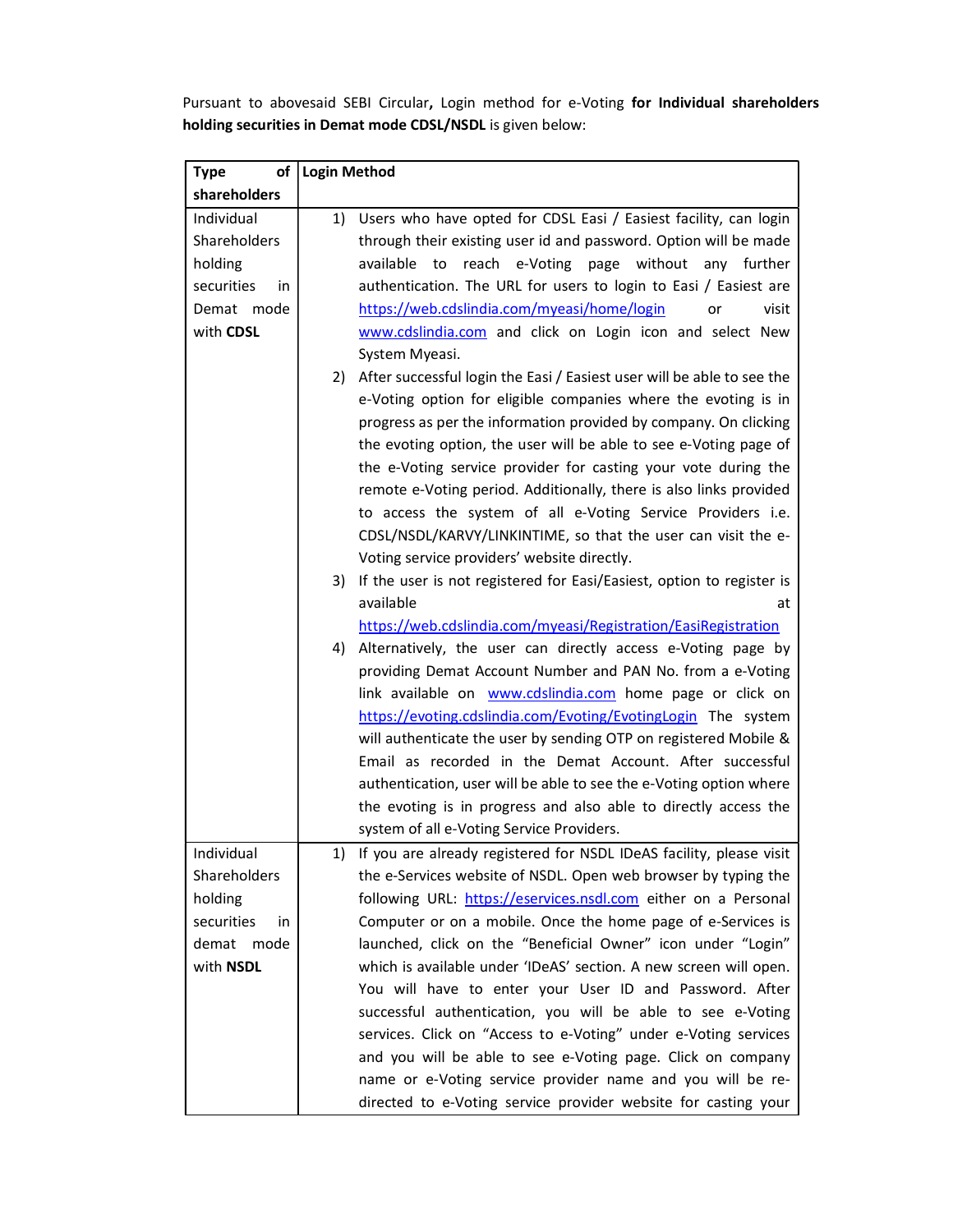|                     |                                                                    | vote during the remote e-Voting period.                            |  |
|---------------------|--------------------------------------------------------------------|--------------------------------------------------------------------|--|
|                     | 2)                                                                 | If the user is not registered for IDeAS e-Services, option to      |  |
|                     |                                                                    | register is available at https://eservices.nsdl.com.<br>Select     |  |
|                     |                                                                    | Online for<br>IDeAS "Portal<br>click<br>"Register<br>or<br>at      |  |
|                     |                                                                    | https://eservices.nsdl.com/SecureWeb/IdeasDirectReg.jsp            |  |
|                     | 3)                                                                 | Visit the e-Voting website of NSDL. Open web browser by typing     |  |
|                     |                                                                    | the following URL: https://www.evoting.nsdl.com/ either on a       |  |
|                     | Personal Computer or on a mobile. Once the home page of e-         |                                                                    |  |
|                     |                                                                    | Voting system is launched, click on the icon "Login" which is      |  |
|                     | available under 'Shareholder/Member' section. A new screen will    |                                                                    |  |
|                     | open. You will have to enter your User ID (i.e. your sixteen digit |                                                                    |  |
|                     | demat account number hold with NSDL), Password/OTP and a           |                                                                    |  |
|                     | Verification Code as shown on the screen. After successful         |                                                                    |  |
|                     |                                                                    | authentication, you will be redirected to NSDL Depository site     |  |
|                     |                                                                    | wherein you can see e-Voting page. Click on company name or e-     |  |
|                     |                                                                    | Voting service provider name and you will be redirected to e-      |  |
|                     |                                                                    | Voting service provider website for casting your vote during the   |  |
|                     |                                                                    | remote e-Voting period.                                            |  |
| Individual          |                                                                    | You can also login using the login credentials of your demat       |  |
| Shareholders        |                                                                    | account through your Depository Participant registered with        |  |
| (holding            |                                                                    | NSDL/CDSL for e-Voting facility. After Successful login, you will  |  |
| securities<br>in    |                                                                    | be able to see e-Voting option. Once you click on e-Voting option, |  |
| demat mode)         |                                                                    | you will be redirected to NSDL/CDSL Depository site after          |  |
| login through       |                                                                    | successful authentication, wherein you can see e-Voting feature.   |  |
| their               |                                                                    | Click on company name or e-Voting service provider name and        |  |
| <b>Depository</b>   |                                                                    | you will be redirected to e-Voting service provider website for    |  |
| <b>Participants</b> |                                                                    | casting your vote during the remote e-Voting period.               |  |
|                     |                                                                    |                                                                    |  |

Important note: Members who are unable to retrieve User ID/ Password are advised to use Forget User ID and Forget Password option available at abovementioned website.

Helpdesk for Individual Shareholders holding securities in demat mode for any technical issues related to login through Depository i.e. CDSL and NSDL

| Login type                      | <b>Helpdesk details</b>                                 |
|---------------------------------|---------------------------------------------------------|
| Individual Shareholders holding | Members facing any technical issue in login can contact |
| securities in Demat mode with   | CDSL helpdesk by sending a request at                   |
| <b>CDSL</b>                     | helpdesk.evoting@cdslindia.comor contact at 022-        |
|                                 | 23058738 and 22-23058542-43.                            |
|                                 |                                                         |
| Individual Shareholders holding | Members facing any technical issue in login can contact |
| securities in Demat mode with   | helpdesk by sending a<br>NSDL<br>request<br>at          |
| <b>NSDL</b>                     | evoting@nsdl.co.in or call at toll free no.: 1800 1020  |
|                                 | 990 and 1800 22 44 30                                   |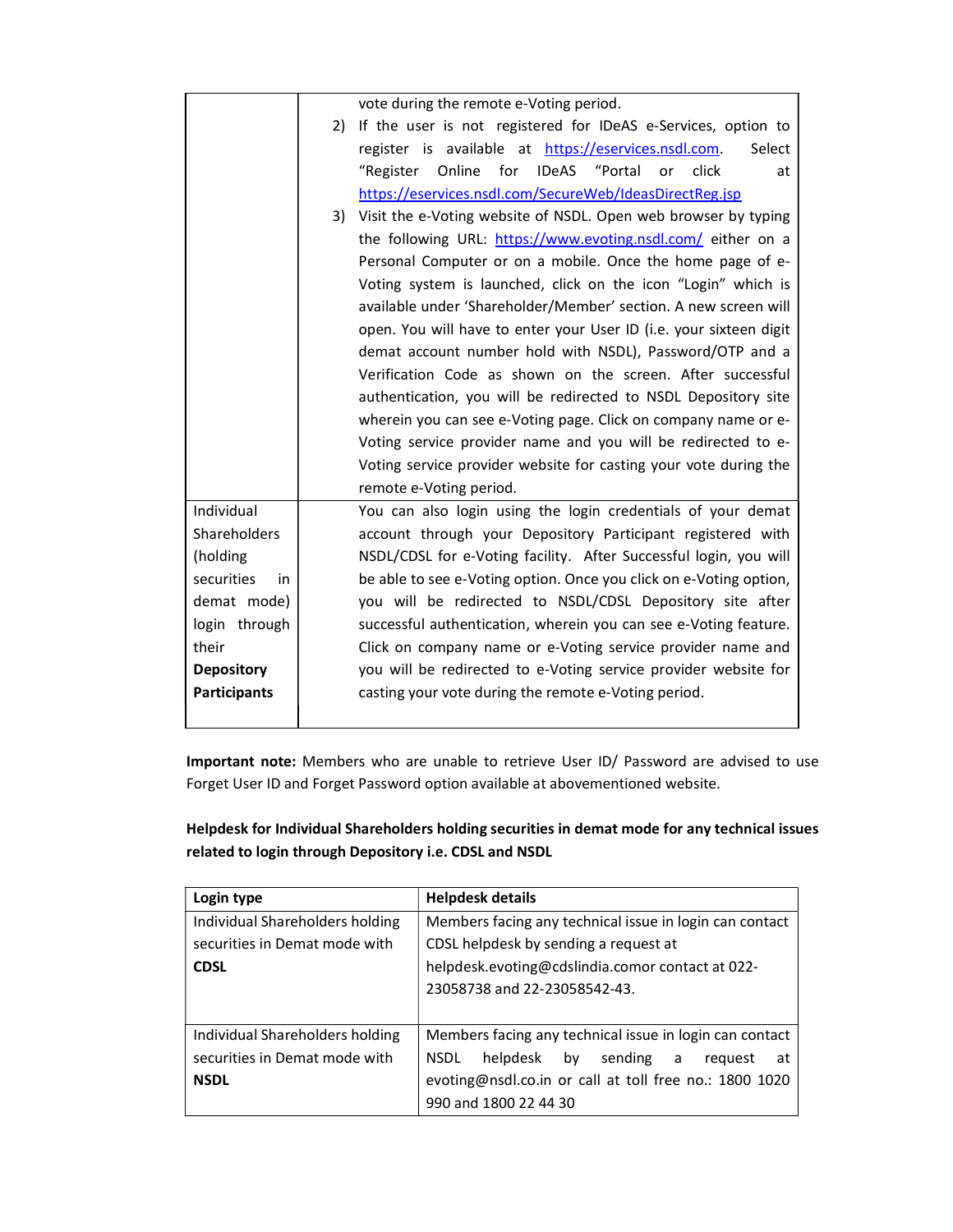# (iv) Login method for e-Voting for Physical shareholders and shareholders other than individual holding in Demat form.

- 1) The shareholders should log on to the e-voting website www.evotingindia.com.
- 2) Click on "Shareholders" module.
- 3) Now enter your User ID
	- a. For CDSL: 16 digits beneficiary ID,
	- b. For NSDL: 8 Character DP ID followed by 8 Digits Client ID,
	- c. Shareholders holding shares in Physical Form should enter Folio Number registered with the Company.
- 4) Next enter the Image Verification as displayed and Click on Login.
- 5) If you are holding shares in demat form and had logged on to www.evotingindia.com and voted on an earlier e-voting of any company, then your existing password is to be used.
- 6) If you are a first-time user follow the steps given below:

|                    | For Physical shareholders and other than individual shareholders holding    |
|--------------------|-----------------------------------------------------------------------------|
|                    | shares in Demat.                                                            |
| <b>PAN</b>         | Enter your 10 digit alpha-numeric *PAN issued by Income Tax Department      |
|                    | (Applicable for both demat shareholders as well as physical shareholders)   |
|                    | Shareholders<br>who have not updated their PAN<br>with<br>the<br>٠          |
|                    | Company/Depository Participant are requested to use the sequence            |
|                    | number sent by Company/RTA or contact Company/RTA.                          |
| Dividend           | Enter the Dividend Bank Details or Date of Birth (in dd/mm/yyyy format) as  |
| Bank               | recorded in your demat account or in the company records in order to login. |
| <b>Details</b>     | If both the details are not recorded with the depository or company, please |
| OR Date            | enter the member id / folio number in the Dividend Bank details field.      |
| of<br><b>Birth</b> |                                                                             |
| (DOB)              |                                                                             |

- (v) After entering these details appropriately, click on "SUBMIT" tab.
- (vi) Shareholders holding shares in physical form will then directly reach the Company selection screen. However, shareholders holding shares in demat form will now reach 'Password Creation' menu wherein they are required to mandatorily enter their login password in the new password field. Kindly note that this password is to be also used by the demat holders for voting for resolutions of any other company on which they are eligible to vote, provided that company opts for e-voting through CDSL platform. It is strongly recommended not to share your password with any other person and take utmost care to keep your password confidential.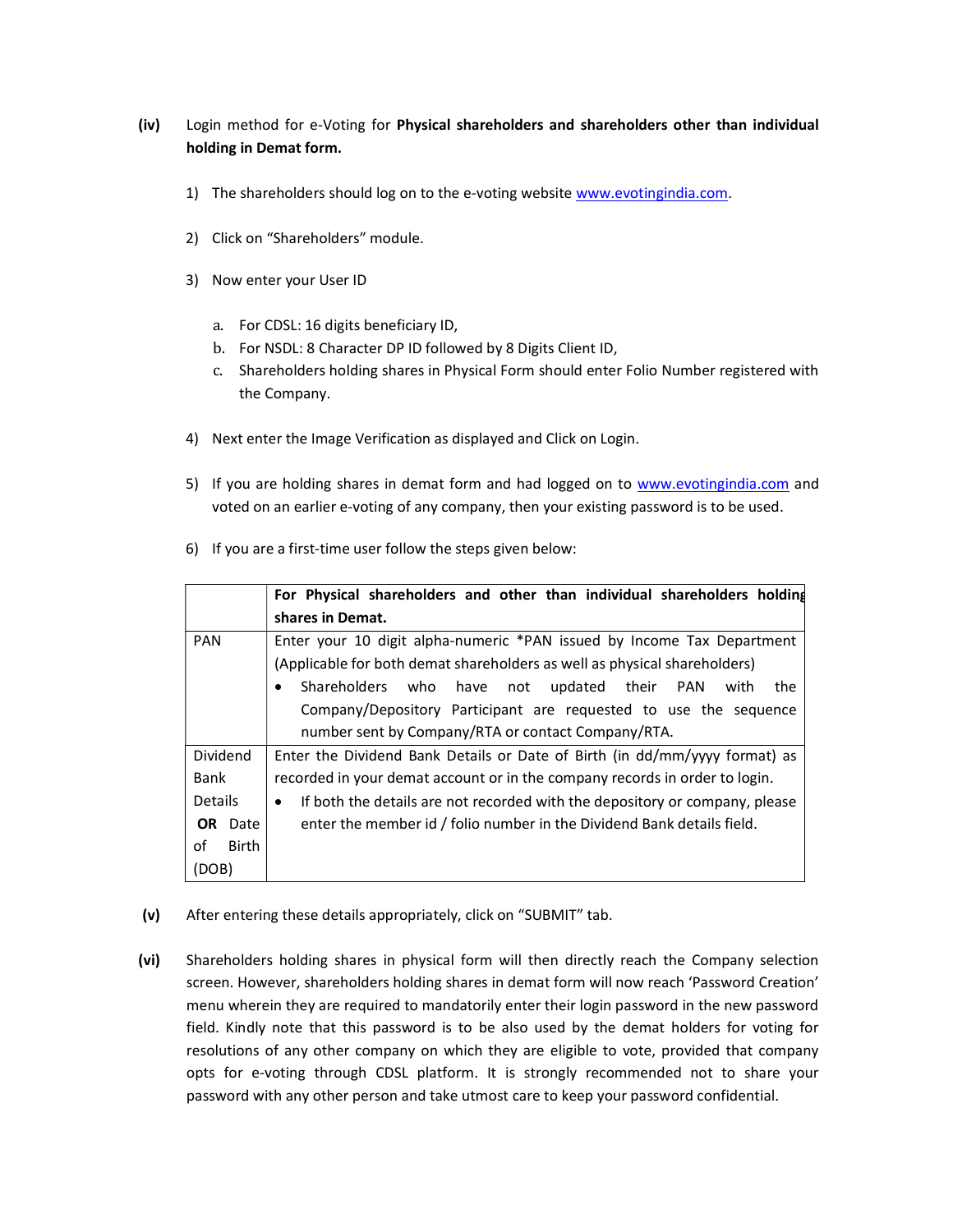- (vii) For shareholders holding shares in physical form, the details can be used only for e-voting on the resolutions contained in this Notice.
- (viii) Click on the EVSN for the Amco India Limited on which you choose to vote.
- (ix) On the voting page, you will see "RESOLUTION DESCRIPTION" and against the same the option "YES/NO" for voting. Select the option YES or NO as desired. The option YES implies that you assent to the Resolution and option NO implies that you dissent to the Resolution.
- (x) Click on the "RESOLUTIONS FILE LINK" if you wish to view the entire Resolution details.
- (xi) After selecting the resolution, you have decided to vote on, click on "SUBMIT". A confirmation box will be displayed. If you wish to confirm your vote, click on "OK", else to change your vote, click on "CANCEL" and accordingly modify your vote.
- (xii) Once you "CONFIRM" your vote on the resolution, you will not be allowed to modify your vote.
- (xiii) You can also take a print of the votes cast by clicking on "Click here to print" option on the Voting page.
- (xiv) If a demat account holder has forgotten the login password then Enter the User ID and the image verification code and click on Forgot Password & enter the details as prompted by the system.

#### (xv) Additional Facility for Non – Individual Shareholders and Custodians - For Remote Voting only.

- Non-Individual shareholders (i.e. other than Individuals, HUF, NRI etc.) and Custodians are required to log on to www.evotingindia.com and register themselves in the "Corporates" module.
- A scanned copy of the Registration Form bearing the stamp and sign of the entity should be emailed to helpdesk.evoting@cdslindia.com.
- After receiving the login details a Compliance User should be created using the admin login and password. The Compliance User would be able to link the account(s) for which they wish to vote on.
- The list of accounts linked in the login should be mailed to helpdesk.evoting@cdslindia.com and on approval of the accounts they would be able to cast their vote.
- A scanned copy of the Board Resolution and Power of Attorney (POA) which they have issued in favour of the Custodian, if any, should be uploaded in PDF format in the system for the scrutinizer to verify the same.
- Alternatively Non Individual shareholders are required to send the relevant Board Resolution/ Authority letter etc. together with attested specimen signature of the duly authorized signatory who are authorized to vote, to the Scrutinizer and to the Company at the email address viz; investorcommamco@gmail.com, if they have voted from individual tab & not uploaded same in the CDSL e-voting system for the scrutinizer to verify the same.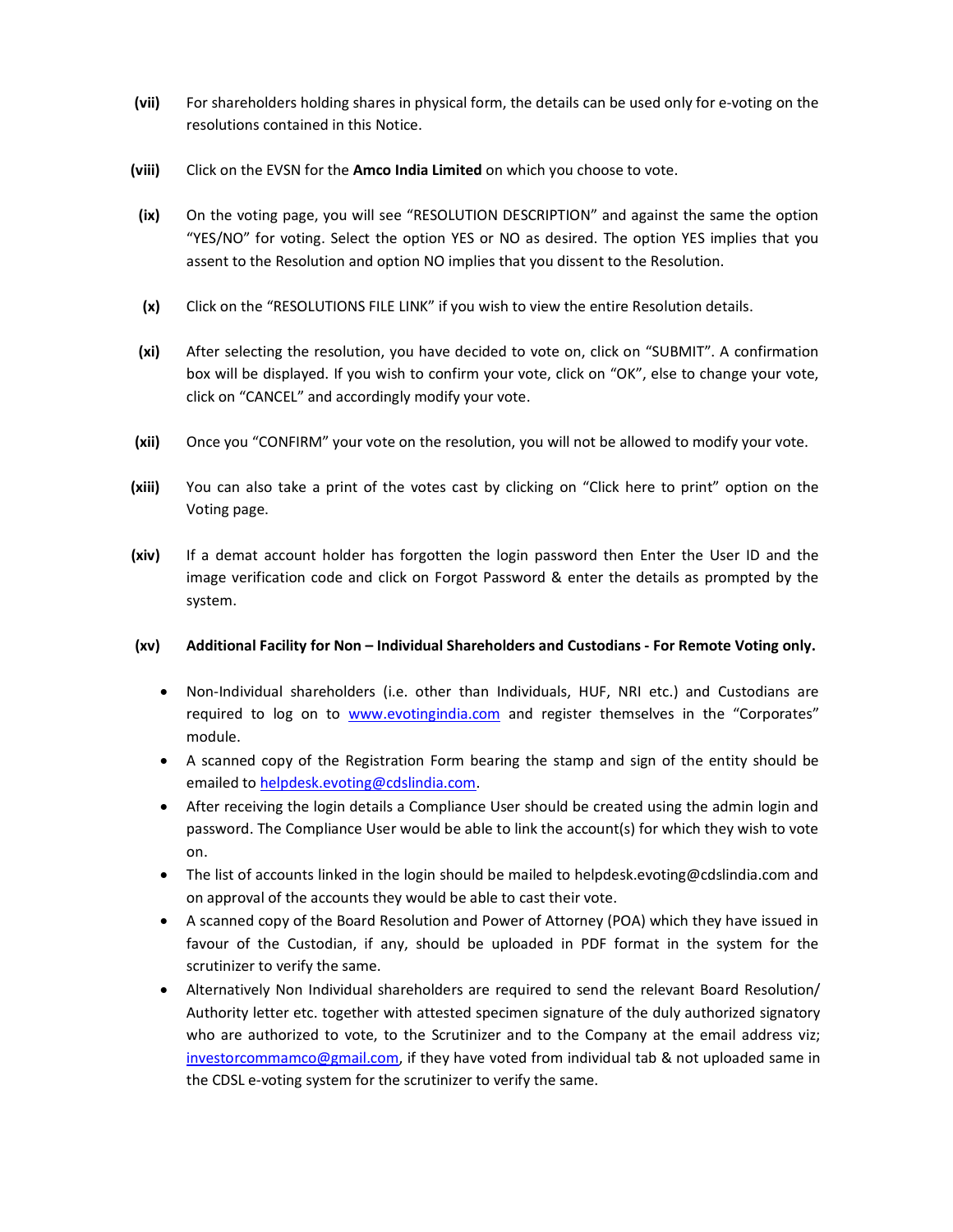# PROCESS FOR THOSE SHAREHOLDERS WHOSE EMAIL/MOBILE NO. ARE NOT REGISTERED WITH THE COMPANY/DEPOSITORIES.

- 1. For Physical shareholders- please provide necessary details like Folio No., Name of shareholder, scanned copy of the share certificate (front and back), PAN (self attested scanned copy of PAN card), AADHAR (self attested scanned copy of Aadhar Card) by email to Company at investorcommamco@gmail.com / M/s. Beetal Financial & Computer Services Private Limited (RTA) at investor@beetalfinancial.com.
- 2. For Demat shareholders -, Please update your email id & mobile no. with your respective Depository Participant (DP).
- 3. For Individual Demat shareholders Please update your email id & mobile no. with your respective Depository Participant (DP) which is mandatory while e-Voting through Depository.
- (B) For any further details in this regard including the grievances connected with the voting by electronic means, you may contact:
	- i. M/s. Beetal Financial & Computer Services Private Limited (RTA of the Company) Beetal House, 3rd Floor, 99, Madan Gir, Behind Local Shopping Centre, Dada Harsukhdas Mandir, New Delhi- 110062. Ph. No.: 011-29961281-82. Email: investor@beetalfinancial.com
	- ii. M/s. Central Depository Services (India) Limited

If you have any queries or issues or grievances regarding facility of voting by electronics means, the same may be addressed to Mr. Rakesh Dalvi Sr. Manager (CDSL) Central Depository Services (India) Limited, A Wing, 25th Floor, Marathon Futurex, Mafatlal Mill Compounds, N M Joshi Marg, Lower Parel (East), Mumbai 400013 or you can write an email to helpdesk.evoting@cdslindia.com or contact at 022-23058738 and 022-23058542/43.

#### iii. Investor Communications Centre:

In order to facilitate quick and efficient service to the members, the company has set up an Investor Communications Center at its Corporate Office, Noida. Members may contact this centre at the under-mentioned address for any assistance including the one connected with the voting by electronic means:

The Company Secretary, Investor Communications Center, Amco India Limited, Corporate Office: C-53 & 54, Sector-57, Noida, U.P.- 201301 Tel: 0120-4601500 Fax: 0120-4601548 E-mail (General): amco.india@ymail.com Email: (Investor Communications):- investorcommamco@gmail.com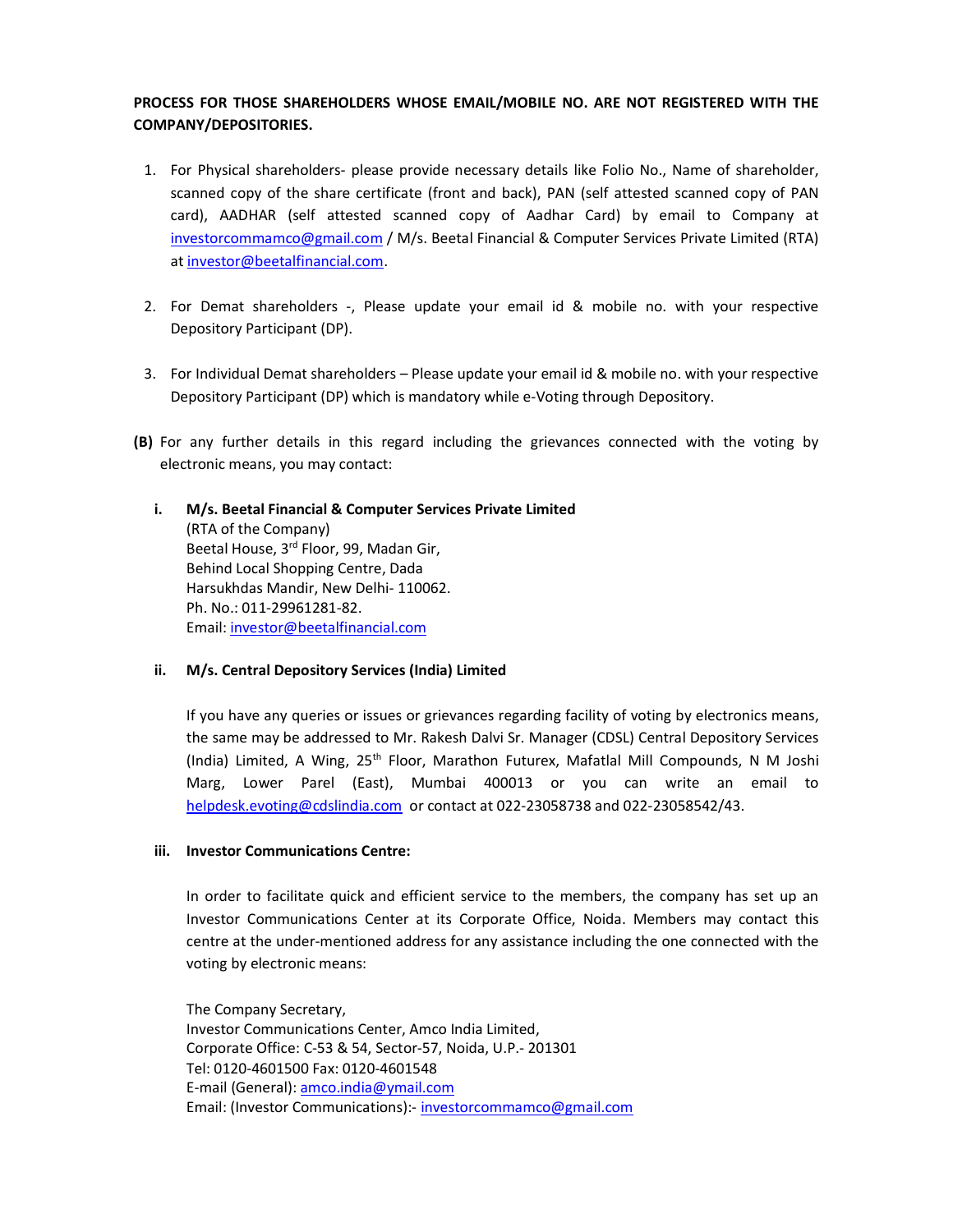#### EXPLANATORY STATEMENT PURSUANT TO SECTION 102 OF THE COMPANIES ACT, 2013

The following Explanatory Statement sets out all material facts relating to the business mentioned in the accompanying Notice dated 7<sup>th</sup> June, 2022.

The Board of Directors of the Company had appointed Mr. Naseem Ahmad (DIN: 07727154), based on the recommendations of the Nomination and Remuneration Committee, as an Additional Director of the Company, with effect from 20<sup>th</sup> April, 2022. Subject to the approval of the Members, Mr. Naseem Ahmad was appointed as an Independent Director for a period commencing from  $20^{th}$  April, 2022 to  $19^{th}$ December, 2026, not liable to retire by rotation. Mr. Naseem Ahmad, being an Additional Director, holds office subject to the approval of members under Section 161(1) of the Companies Act, 2013 and applicable regulations of the Securities and Exchange Board of India (Listing Obligations and Disclosure Requirements) Regulations, 2015 but is eligible for appointment as an Independent Director. The Company has, in terms of Section 160(1) of the Act received in writing a notice from a member, proposing his candidature for the office of Director.

The Company has received a declaration from Mr. Naseem Ahmad to the effect that he meets the criteria of independence as provided in Section 149(6) of the Companies Act, 2013 and the rules framed thereunder and Regulation 16(1)(b) of the SEBI (LODR) Regulations, 2015. In terms of Regulation 25(8) of SEBI (LODR) Regulations, 2015, he has confirmed that he is not aware of any circumstance or situation which exists or may be reasonably anticipated that could impair or impact his ability to discharge his duties. In the opinion of the Board, Mr. Naseem Ahmad fulfils the conditions specified in the Companies Act, 2013 & the rules made thereunder and SEBI (LODR) Regulations, 2015 for appointment as an Independent Director and is independent of the management of the Company.

Mr. Naseem Ahmad has the work experience of more than 34 years. He has rich experience in installation & technical aspects of various goods producing machines. He also holds a Diploma in Mechanical Engineering from Indian Technology Institute, Delhi. Mr. Naseem Ahmad is well versed with technical aspects of the machineries & related equipment. He also has great knowledge on the technical aspects and working of the machineries related to the PVC Sheetings and Aluminum Foil. He has been consultant to various companies across the country.

The Board, based on the recommendation of Nomination and Remuneration Committee, considers that given his skills, integrity, expertise and experience, the association of Mr. Naseem Ahmad would be beneficial to the Company and it is desirable to avail his services as an Independent Director.

Further, details and current directorships as required under SEBI (LODR) Regulations, 2015 and Secretarial Standard-2 for General Meetings are provided in Annexure to this Notice. The terms and conditions of appointment of Mr. Naseem Ahmad as an Independent Director would be made available for inspection to the Members on sending a request along with their DP/Client ID or Folio No. from their registered e-mail address to the Company at investorcommamco@gmail.com.

In compliance with the provisions of Section 149 read with Schedule IV of the Act, the appointment of Mr. Naseem Ahmad as an Independent Director is being placed before the Members for approval.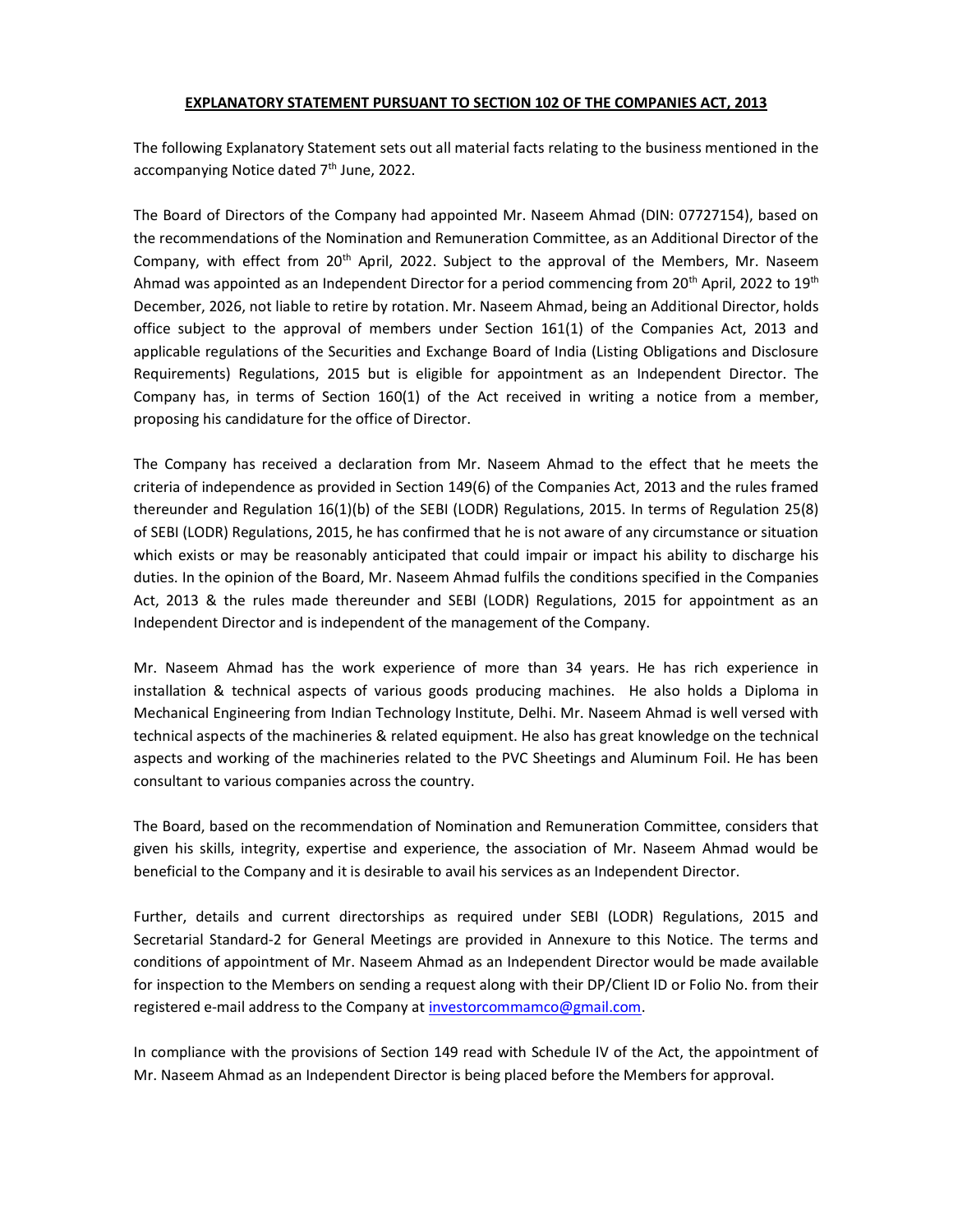The Board recommends a Special Resolution as set out in the accompanying Notice in relation to appointment of Mr. Naseem Ahmad as an Independent Director, for a period commencing from 20<sup>th</sup> April, 2022 to 19<sup>th</sup> December, 2026, for approval of the Members.

Mr. Naseem Ahmad is not related to any other Director or Key Managerial Personnel of the Company.

Except Mr. Naseem Ahmad, none of the Directors and Key Managerial Personnel of the Company and their relatives are concerned or interested, financially or otherwise, in the resolution set out in the Notice.

#### For Amco India Limited

sd/- Place: Noida, U.P Surender Kumar Gupta and Surender Kumar Gupta and Surender Kumar Gupta and Surender Kumar Gupta Date: 07.06.2022 **Chairman & Managing Director** Chairman & Managing Director DIN: 00026609 Address: C-53-54, Sector 57, Noida, U.P-201301

Annexure

# Details of Directors seeking appointment

## [Pursuant to SEBI (LODR) Regulations, 2015 and Secretarial Standards - 2 on General Meeting]

| <b>Name of Director</b>                           | Mr. Naseem Ahmad                                            |
|---------------------------------------------------|-------------------------------------------------------------|
| Date of Birth & Age                               | 12.05.1968 (54 years)                                       |
| Date of Appointment                               | 20.04.2022                                                  |
| Experience                                        | Practical experience of more than 34 years related to       |
|                                                   | technical aspects and working of the machineries related to |
|                                                   | the PVC Sheetings & Aluminum Foil.                          |
| <b>Expertise in Specific Functional Areas</b>     | Technical & Functional aspects of machineries.              |
|                                                   |                                                             |
| Qualification                                     | Graduate or Equivalent                                      |
| Board Membership of Companies as                  | Amco India Limited                                          |
| on date of Postal Ballot                          |                                                             |
| of<br>member<br>the<br>Chairman<br>$\sqrt{2}$     | Amco India Ltd.                                             |
| of Directors<br>Committee<br>the I<br>of          | -Stakeholders Relationship Committee (Chairman)             |
| Companies in which he is a Director as            | - Audit Committee (Member)                                  |
| on date of Postal Ballot.                         | - Nomination & Remuneration Committee (Chairman)            |
| <b>Audit Committee</b><br>a.                      |                                                             |
| Stakeholders<br>Relationship<br>$h_{-}$           | Others - Nil                                                |
| Committee                                         |                                                             |
| Nomination<br>&<br>Remuneration<br>$\mathsf{C}$ . |                                                             |
| Committee                                         |                                                             |
| d. Other Committees                               |                                                             |